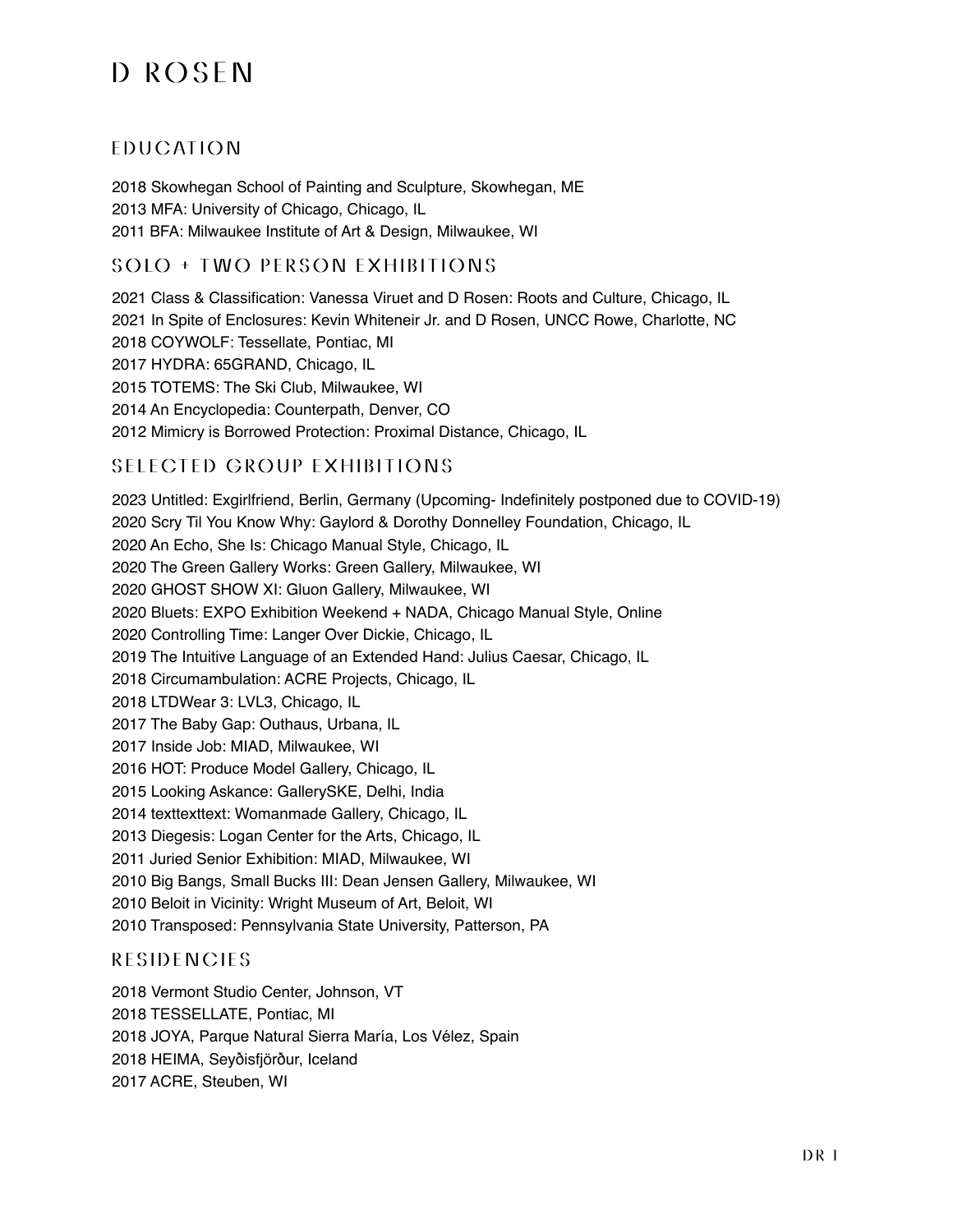# D ROSEN

## SELECTED LECTURES + PUBLIC PROGRAMS

2022 Art Now: Olfactory Art and the Political Panel with editors Debra Riley Parr and Gwenn-Aël Lynn and panelist Matt Morris, Columbia College, Chicago, IL

2021 Ancestral Rhythms of the Harvest with Smita Sen, Anaïs Duplan, and Marcela Torres, Socrates x Recess Field Guide at the Socrates Sculpture Park, Long Island City, NY

2021 Interspecies Scent Rituals, Cleve Carney Museum of Art: Visiting Artist Series, organized by David Ouellette at the College of DuPage, Glen Ellyn, IL

2021 Uncommon Senses, Centre for Sensory Studies, Concordia University, Montreal, CA 2020 Becoming Animal: The Olfactory Unconscious chaired by Debra Parr, CAA, Chicago, IL 2019 Death Doula with Dominique Knowles, Lise Haller Baggesen, Devin T. Mays, and Kate Sierzputowski at Julius Caesar, Chicago, IL

2019 Like A Velvet Glove Cast in Iron with co-chair Laura Prieto-Velasco, Phoenix Savage, Gillion Carrara et al, NCCCIAP Conference hosted by Sloss, Birmingham, AL

2019 FEMMEFUR at the Leather Archives and Museum hosted by Andrew Bearnot, Chicago, IL

2018 Scorpion Grasses on Post-Animal chaired by Noberto Gomez at SECAC, Birmingham, AL

2017 Variety Hours hosted by the Franklin and the Commons, Museum of Contemporary Art, Chicago, IL 2017 Dinner Party Performance and Scent Collaboration at TUSK, Chicago, IL

2017 Patricia Rose at the MoCP with Maria Barnas hosted by Six Points Reading Series, Chicago, IL

### SELECTED TEACHING EXPERIENCE

2021 Visiting Artist, Bone Incense Burning Ritual with Maja Godlewska and Erik Waterkotte, UNCC, Charlotte, NC

2021 Visiting Artist, Fibers with Portia York + Animals of Anthropocene with Marek Ranis, UNCC, Charlotte, NC

2020 Visiting Artist, Online Creative Writing Seminar with Will Pergl, MIAD, Milwaukee, WI

2019 Visiting Artist, Painting I, Jinn Bronwen Lee, University Illinois Chicago, Chicago, IL

2019 Visiting Artist, Designed Objects, Laura Prieto-Velasco, The School of the Art Institute, Chicago, IL

2019 Ceramics Instructor and Department Tech, ACRE Residency, Session III, Steuben, WI

2018 Visiting Artist, Ceramics I-III, Desmond Lewis, Austin Peay State University, Clarksville, TN

2018 SECAC Mentor Program, Directed by Heather Stark, Birmingham, AL

2018 MIAD Mentor Program, Directed by Katherine Lanigan, Milwaukee, WI

2015 Visiting Artist, Art Appreciation, Danny Volk, Truman College, Chicago, IL

2014 Visiting Artist, Senior Seminar, Will Pergl and Nicholas Frank, MIAD, Milwaukee, WI

2013 Instructor, On Images, University of Chicago, Department of Visual Art, Chicago, IL

#### AWARDS

2021 DCASE: Individual Artist Grant

2020 IL Arts Council: Individual Artist Grant

2020 Nordic Summer University Conference: Project Grant

2018 Vermont Studio Center: Merit Grant

2013 University of Chicago: Post-MFA Teaching Fellowship

2012 University of Chicago: One Year Full Tuition Fellowship

2007 Milwaukee Institute of Art and Design: Four Year Three Quarter Tuition Scholarship

2007 Ted Tavonatti Memorial Scholarship and the Richard W. Carlson Memorial Scholarship